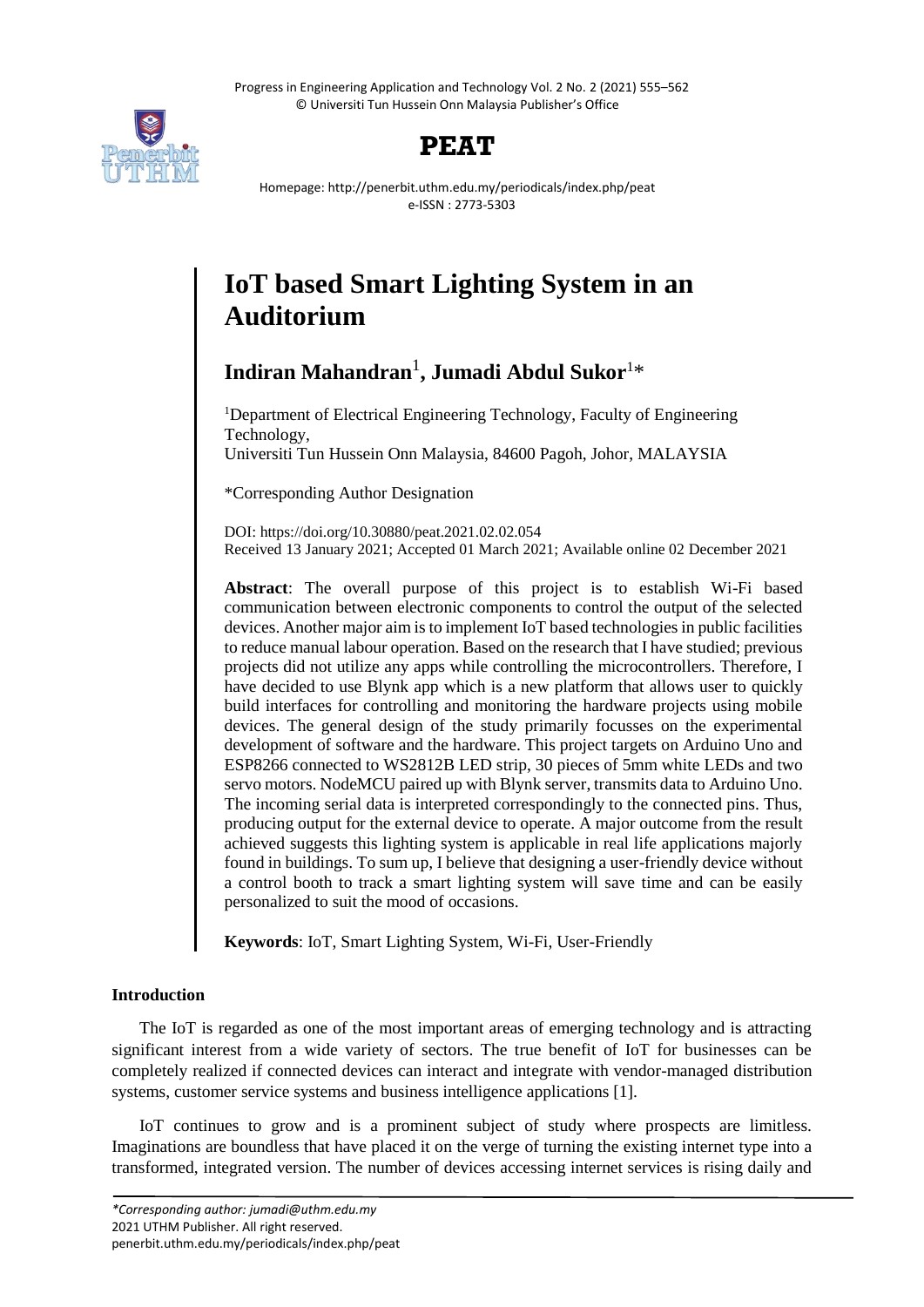getting all of them connected by wire or wireless would place a powerful source of knowledge at our disposal. The idea of allowing interaction between smart machines is a cutting-edge technology but it is not anything new for us [2] that are sensed by sensor devices and further processed for decision taking, based on which an automated action is carried out [3].

The increase in IoT 's popularity has spread widely to basic in-home applications and daily activities. IoT's use in homes is for energy management and saving purposes, thus attaining and preserving a certain degree of comfort. Home automation systems that use IoT are composed of three main parts. The first part is sensing and acquiring data. This is achieved by placing sensors or tools, at multiple locations throughout the house to measure and gather desired information such as temperature or humidity [4].

The second part of the method is processing of the data. Sensors have raw data. These data are sent to the processor via a transmission mode, wired link or wireless connection. Then, the processor transforms the data into understandable values [6]. These values are transmitted to a computer to be automatically monitored to a user interface. The internet is the last piece of IoT automation. Most systems can use a server to upload data after processing, so the user can access it.

#### 1.1 Problem Statement

An established IoT platform-based lighting system is extremely useful for navigating lights without needing a technician. In addition, with a mobile phone, IoT app allows human to device interactions at ease. Alternatively, it can be done without much effort to configure the light patterns, colour and brightness, thus saving time and energy. Selecting lights that contain good Colour Rendering Index (CRI) is also important for the space. Improper selection can cause the light to interfere with the finishing colour which creates a room that is not very welcoming visually. Due to the need for a device that can be easily managed and modified to match the auditorium needs, it is very vital to choose the proper control simulation.

#### **1. Materials and Methods**

Knowing the extent of the electrical and programming areas in this project is significant. The creation of a prototype for the IoT monitoring system is critical to this project. Even if it's just a prototype, the computer has to be run to work as needed for this project's intention.

Two main elements required to control the lighting system is ESP8266 Wi-Fi module and Arduino Uno, by giving command on how it should operate. Mechanical and electrical components are incorporated into the hardware. Figure 1 below displays the overall process taken into account for designing and developing the project step by step.



**Figure 1: Overall Idea**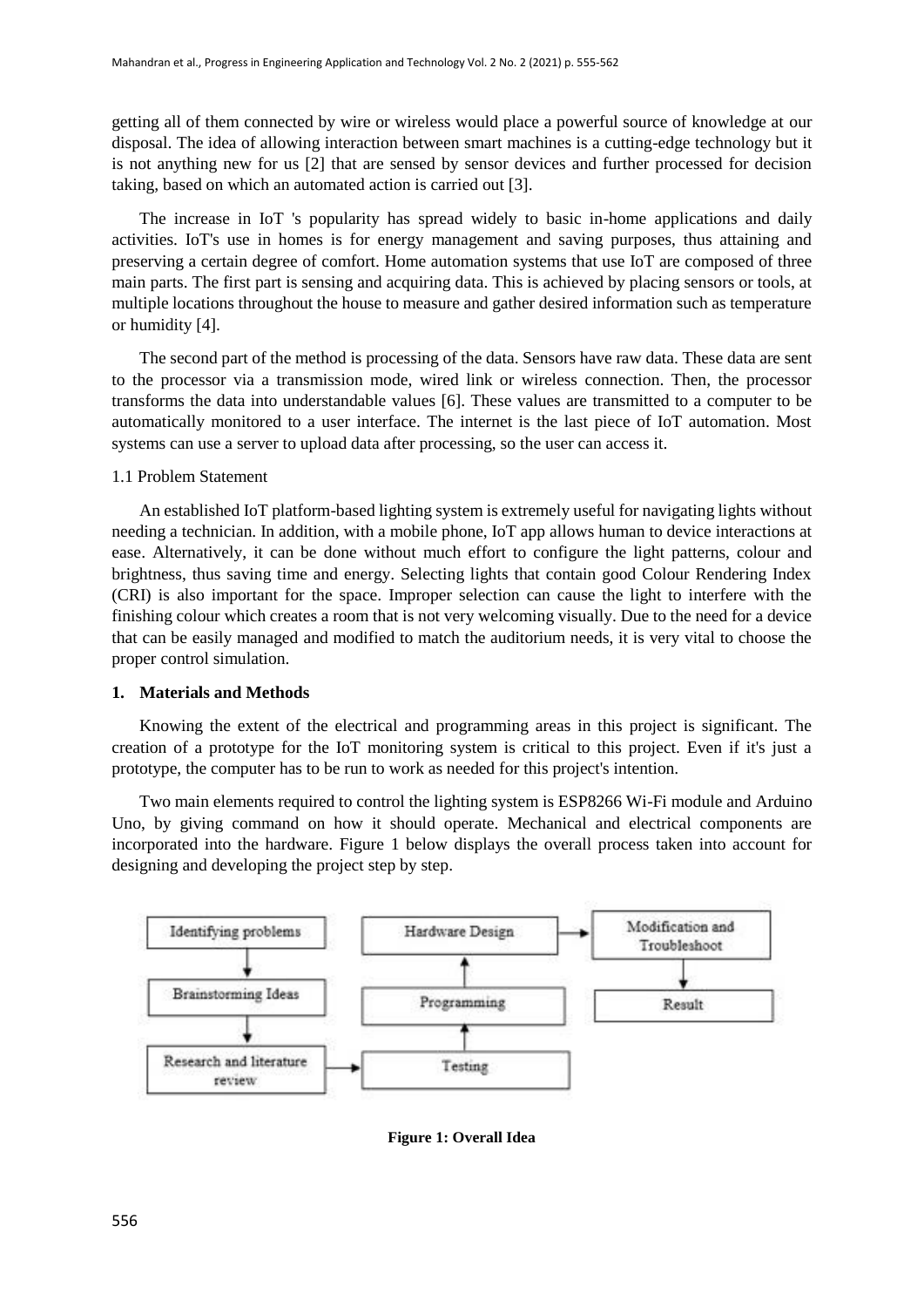# 2.1 Materials



**Figure 2: Main electrical components of the prototype**

Components for Smart Lighting System:

- Arduino Uno
- WS2812B LEDs
- 5mm White LEDs
- SG90 Servo Motors
- Relay switch

Components for Wi-Fi connection with Blynk:

• ESP8266

Software:

- Arduino IDE
- Blynk
- Fritzing
- 2.2 Methods

The block diagram for the lighting system proposed is shown in Figure 3 below. It is a smart lighting system that includes WS2812B LEDs, 5mm LEDs and servo motors. In the first portion, a moving stage light is equipped with two 9G servo motors and neopixel light strip. Once the programmed codes are uploaded to Arduino Uno, the Blynk server will be configured, and the internet connection is established. Blynk software offers the virtual setup for controlling stage light's colour, pattern and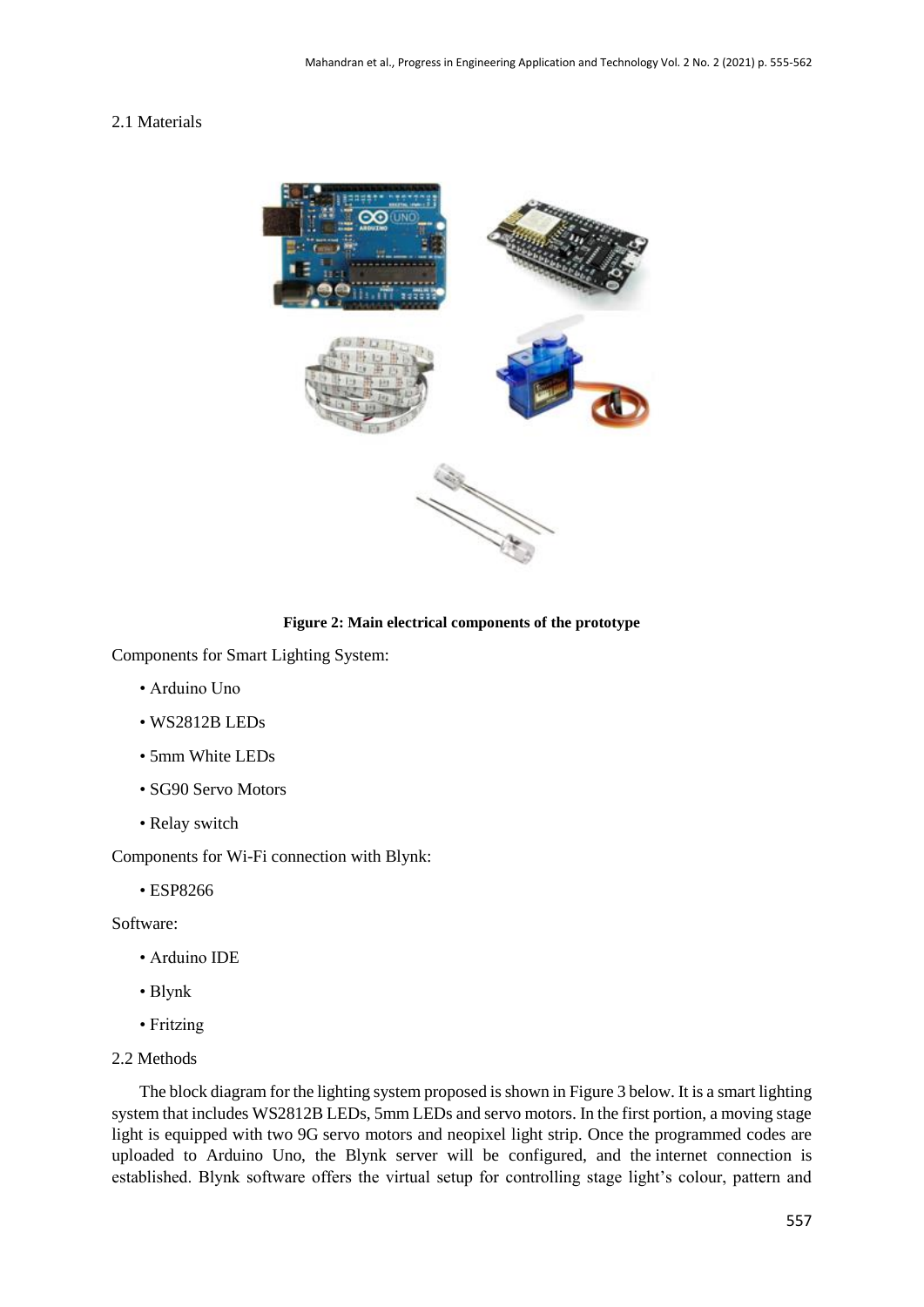intensity. There are two servo motors, each resembling the x-axis and y-axis motions for the system to travel around the stage and reach the desired spot. Meanwhile, 5mm LEDs are used to recreate the light for audience and set the tone for an auditorium. These LEDs illuminates at full brightness and requires almost no thermal management. Serial communication between Arduino Uno and ESP8266 Wi-Fi module was formed for data transmission of the circuit.



**Figure 3: Block diagram of the prototype**

Schematic diagram referred in Figure 4 below, offers a clearer picture on the connection between each component to run the circuit.



**Figure 4: Schematic diagram of the prototype**

Figure 5 below shows the overall design of the Smart Lighting system built using acrylic sheets to display a clear prototype.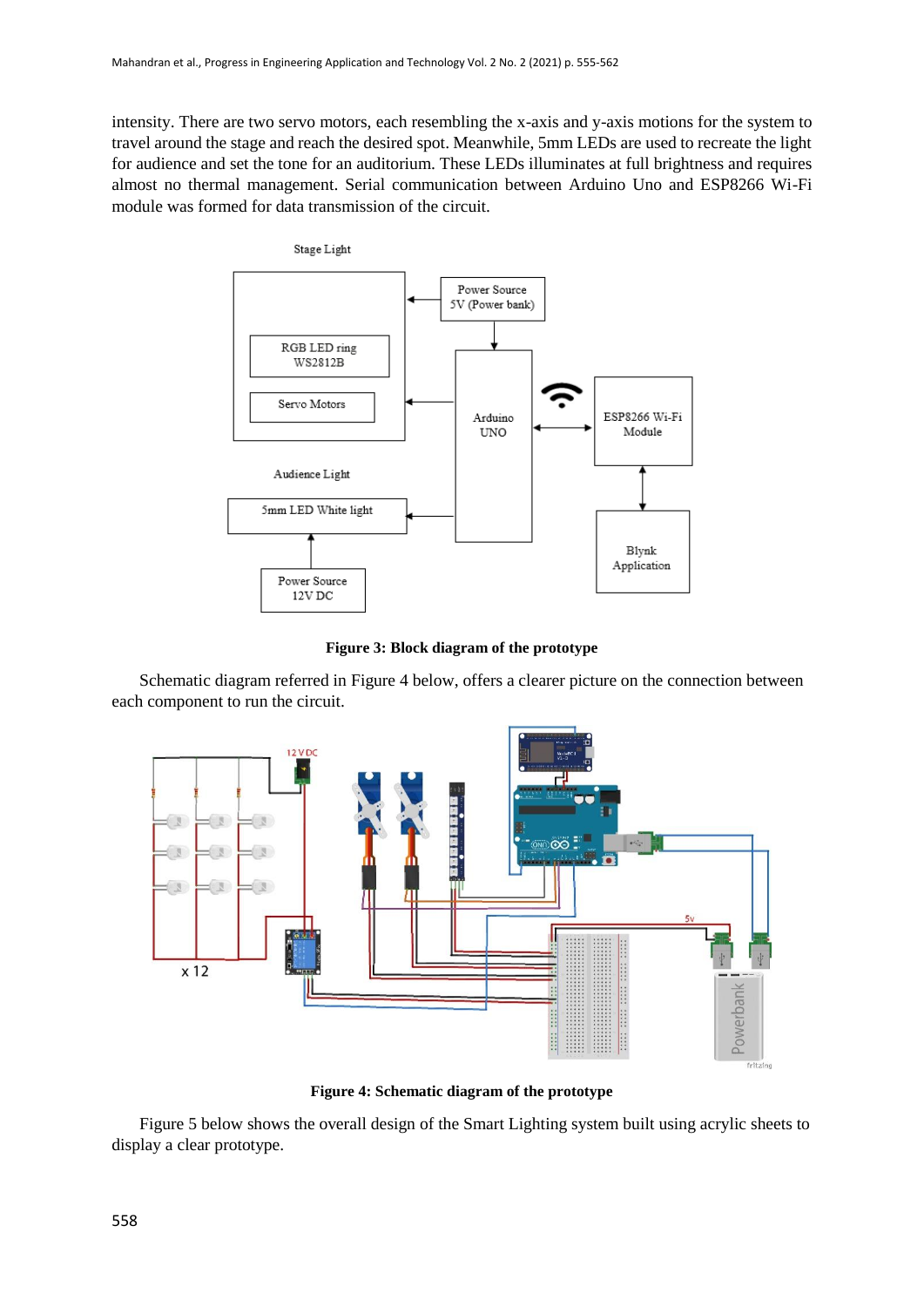

**Figure 5: Overall design of the prototype**

### **2. Results and Discussion**

The workflow of each circuit is explained further which results in the desired output. There's a total of 4 part which one must take note for overall setting.

### 3.1 Bridging ESP8266 to an Arduino Uno

I decided to use two microcontrollers in my project for a particular reason. Despite having the capability of replacing the Arduino's operation in the circuit, it could not carry out multiple commands of execution without having a delay due to having either only 1 or 2 analog input pins compared to the Arduino's boards which has a good amount of analog input pins between 5 and 15. Therefore, I utilised ESP8266 as a WIFI module in transmitting the inputs for Arduino Uno to store and execute the commands. Figure 6 shows the connections made between TX pin of the ESP8266 to RX pin of Arduino to serve as the input pins.



**Figure 6: Connection between Arduino Uno and NodeMCU** 

#### 3.2 Illumination of WS2812B

I have used WS2812B neopixel LED strip to function as the colourful stage light controlled through Blynk app. WS2812B have an IC built into the LED, which enables communication via a one-wire interface. These strips have 3 pins which are, the power pin (+5V), the ground pin (gnd) and the data pin. This LEDs input are controlled through digital pin 6 of Arduino. The power and ground pins used to apply power to strip. This RGB strip requires a power of 5 V, which is obtained from the 5 V output in Arduino.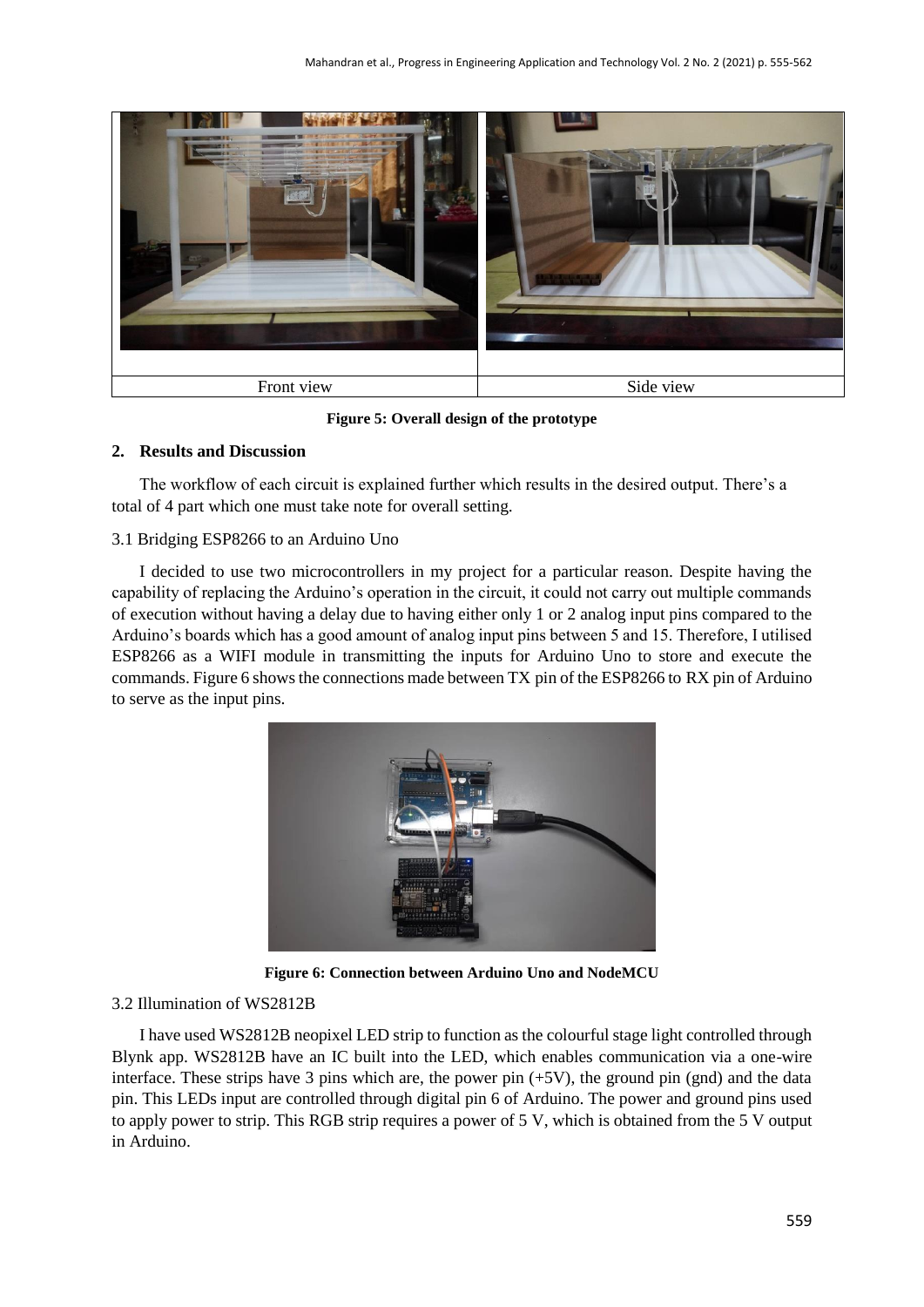I have used zebra (zeRGBa) widget to control the colour of the LEDs because it can output three values directly to PWM capable pins on an Arduino. I have merged virtual pin 6 on the blynk server which corresponds with the input pin of the strip. Once the connection is formed successfully, you can quickly see a physical manifestation of that colour from the Blynk Board displayed on the LEDs. Figure 7 displays light being emitted through the LEDs when switched on.



**Figure 7: Output of the WS2812B LEDs**

# 3.3 Relay controlled LEDs

I have used 5 mm white LEDs which acts as the audience lights in the auditorium. Due to the number of LEDs used is relatively high, a relay was used as an electric operated switch to control the high-power circuit. Output pin 13 from Arduino was used to switch on and off the relay when it is provided with 5 V.

I have designed the circuit in a parallel-series combination, so each string of LEDs equally acquires 12 V. If I were to plainly use a series circuit, the LED's brightness would be dimmer due to the current going through them is smaller because 3 bulbs in series have a higher resistance than a single bulb. Meanwhile, in a parallel circuit, it would be chaotic as it requires more wires. This combination of series-parallel saves the usage of wire resulting a less complicated circuit besides providing equal voltage across each line. This circuit design is inspired from the real-life applications used commercially in an auditorium or hall. Figure 8 below shows the illumination of white LEDs.



Before switching ON After switching ON

**Figure 8: Output of the white LEDs**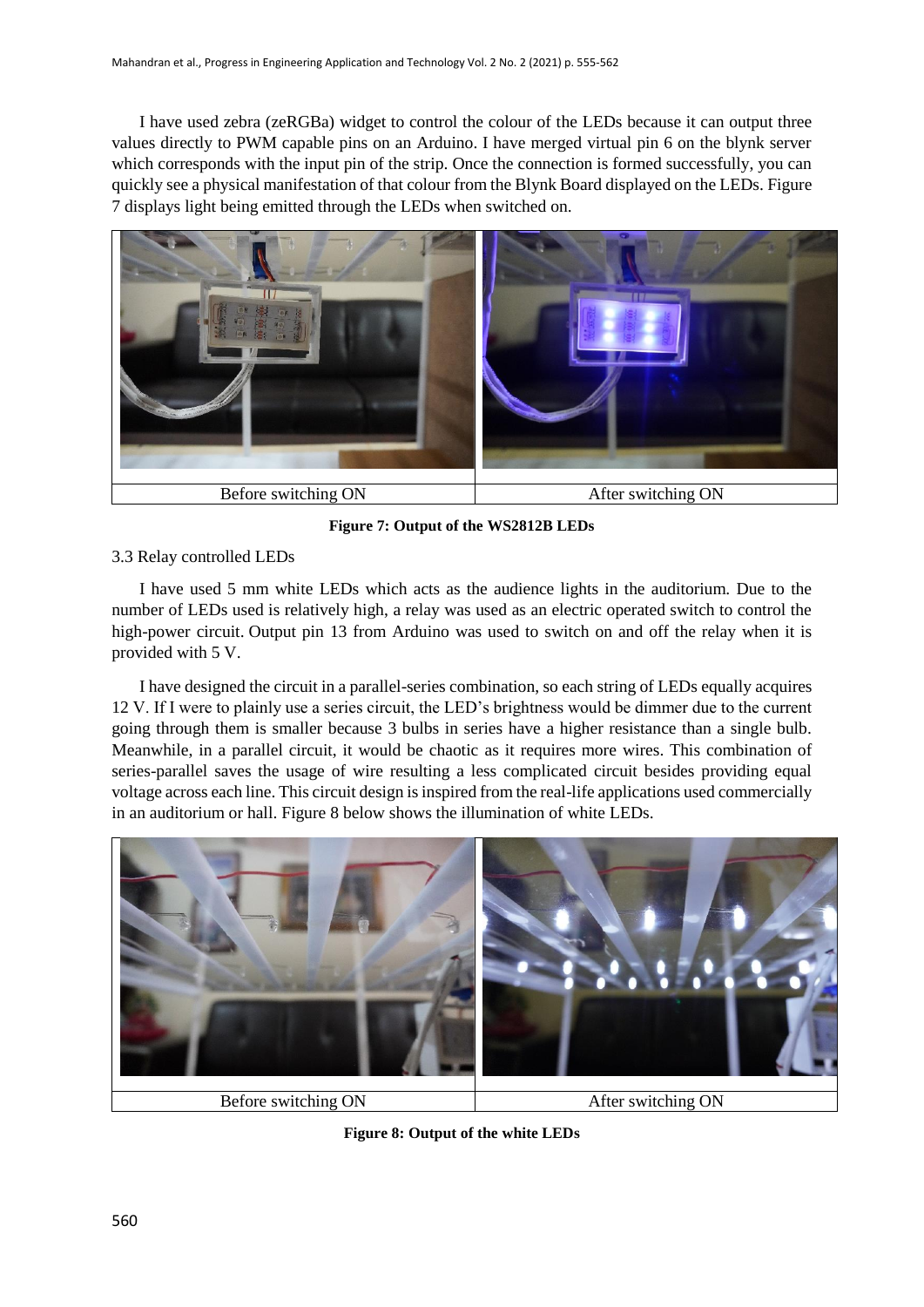#### 3.4 Movements of Servo Motors

To move my stage light, I have decided to use 9g servo motors which assists in the positions of the LEDs. Two servo motors were used for horizontal and vertical direction. The servo arm attached can turn 180 degrees in angle. Using the NodeMCU and Arduino, I can control a servo to turn over a specified angle via Blynk app. Servo motors comes with 3 pins where the orange wire connects to a digital pin of Arduino Uno, brown wire connects to gnd pin and the red wire connects to the power source. Pin 8 and 9 were occupied for PWM signal line. I have set up similar virtual pins which controls the motors on the online server. Figure 9 below displays the movements of the servo motors.



**Figure 9: Output of the servo motor's movement**

#### 3.5 Discussion

The development of this project entitled 'IoT based Smart Lighting System in an Auditorium' is divided by two parts which is software and hardware. First and foremost, I had to go through a series of conversations with my supervisor to build ideas about what my project goals would be. Before preparing the outline, the purpose of this project should be clearly defined as a foundational move.

For the software development, a lot of research has been done to establish a stable connection between Arduino Uno and ESP8266. The initial coding had many errors which had to be corrected for the desired output. The Blynk app had plenty of widgets to explore for creating the suitable control panel layout. Besides, the open-source Arduino software (IDE) has readily available sketch to edit and upload This allows the user to learn additionally.

The Blynk app offers multitude of interfaces with different widgets. The server saves the desired panel layout for the mobile device and hardware's interaction. I have used Pin 6 from Arduino Uno for zebra widget. Whereas sliders 1 and 2 are assigned to pin 8 and 9. The NodeMCU serves as a means for Arduino to be linked to the server. All inputs from the app are forwarded by ESP8266 to Arduino Vin pin TX.

By moving the circle selector, the zebra widget allows users to choose a range of tones. For instance, the selected colour was purple and the intensity of the RGB variable is valued as R: 100, G: 0 and B: 200. This pulse will be forwarded to NodeMCU by the server Blynk. Red, green and blue channels (RGB) would be the basic form, allowing one to dynamically combine the different colour components to achieve virtually any colour. There is an intensity of 0 to 255 for each variable. WS2812B LEDs can create up to 16 million color schemes by combining all three channels. The slider interface with Blynk works on similar principle as well. The slider is marked from 0 to 180 on the widget and the last position of the slider is forwarded to NodeMCU by the Blynk server and servo motors moves accordingly